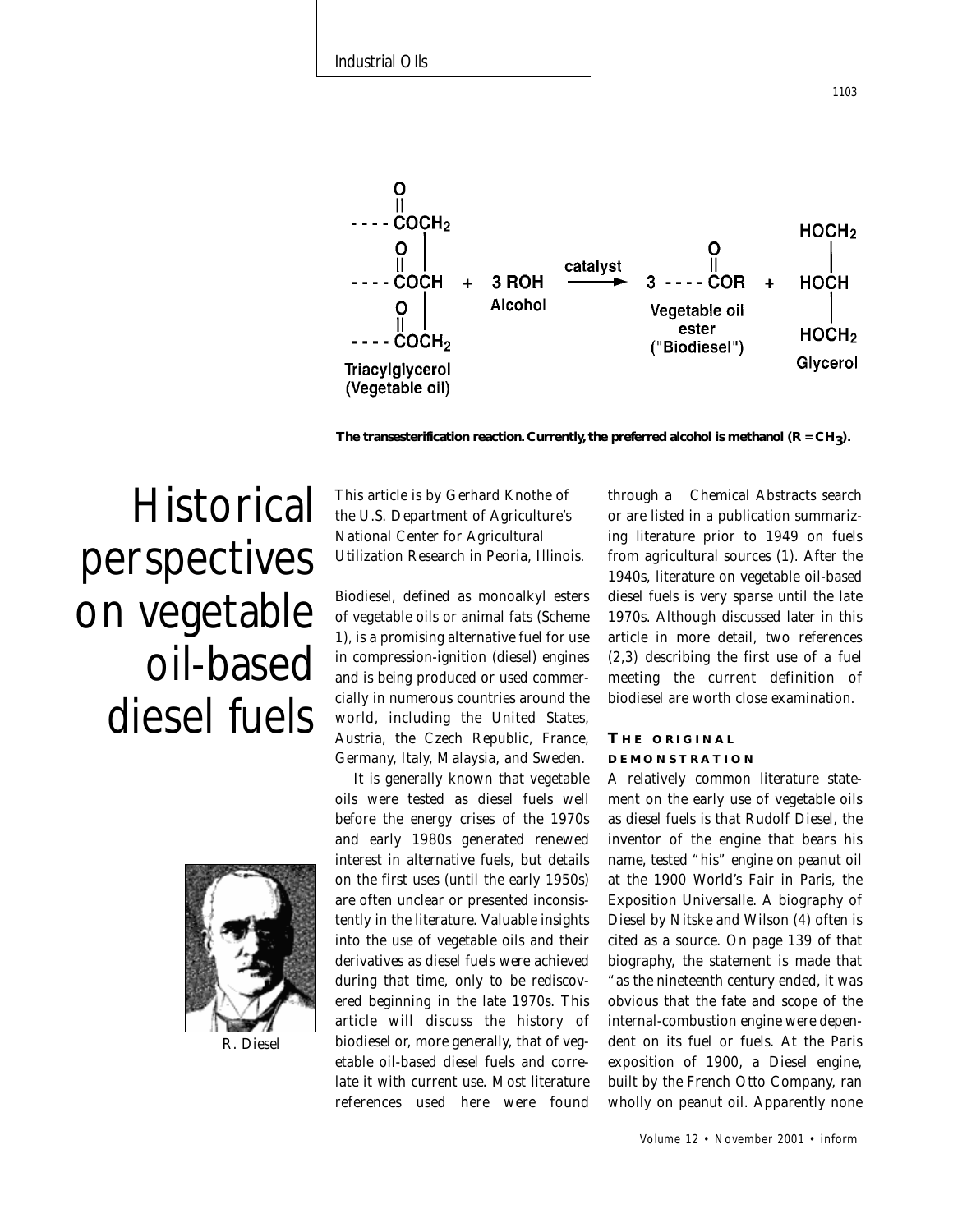of the onlookers was aware of this. The engine, built especially for that type of fuel, operated exactly like those powered by other oils."

Unfortunately, the bibliography in that biography (4) does not clarify

few years of his life, Diesel spent considerable time traveling to promote and to discuss his engine, according to the biography by Nitske and Wilson). In any case, Diesel states in those papers that *"at the Paris Exhibition in 1900*

*In any case, they make it certain that motor-power can still be produced from the heat of the sun, which is always available for agricultural purposes, even when all our natural stores of solid and liquid fuels are exhausted. —Diesel*

where the authors obtained this information nor does it list references to certain articles by Diesel that will be discussed later in this paper. Thus, according to Nitske and Wilson, the peanut oil-powered diesel engine at the 1900 World's Fair in Paris was built specifically to use that fuel, which is not consistent with later statements by Diesel, as discussed below. Furthermore, that biography implies that it was not necessarily Diesel who conducted the demonstration and that he was not the source of the idea of using vegetable oils as fuel. This interpretation is corroborated by Diesel's later statements. The idea for using peanut oil appears to have originated instead within the French government, according to Diesel. However, Diesel conducted related tests in later years.

A *Chemical Abstracts* search yielded references to papers by Diesel in which he reflected on that event in 1900. Two references (5,6) related to a presentation Diesel made to the Institution of Mechanical Engineers (of Great Britain) in March 1912 (apparently in the last

*there was shown by the Otto Company a small Diesel engine, which, at the request of the French Government, ran on Arachide (earth-nut or pea-nut) oil, and worked so smoothly that only very few people were aware of it. The engine was constructed for using mineral oil, and was then worked on vegetable oil without any alterations being made. The French Government at the time thought of testing the applicability to power production of the Arachide, or earth-nut, which grows in considerable quantities in their African colonies, and which can be easily cultivated there, because in this way the colonies could be supplied with power and industry from their own resources, without being compelled to buy and import coal or liquid fuel.*

*"This question has not been further developed in France owing to changes in the Ministry, but the author resumed the trials a few months ago. It has been proved that Diesel engines can be worked on earth-nut oil without any difficulty, and the author is in a position to publish, on this occasion for the first*

*time, reliable figures obtained by tests: Consumption of earth-nut oil, 240 grammes (0.53 lb.) per brake horsepower-hour; calorific power of the oil, 8600 calories (34,124 British thermal units) per kg, thus fully equal to tar oils; hydrogen 11.8 per cent. This oil is almost as effective as the natural mineral oils, and as it can also be used for lubricating oil, the whole work can be carried out with a single kind of oil produced directly on the spot. Thus this engine becomes a really independent engine for the tropics."* 

Diesel continued that (note the prescient concluding statement) *"similar successful experiments have also been made in St. Petersburg with castor oil; and animal oils, such as train-oil, have been used with excellent results. The fact that fat oils from vegetable sources can be used may seem insignificant today, but such oils may perhaps become in course of time of the same importance as some natural mineral oils and the tar products are now. Twelve years ago, the latter were not more developed than the fat oils are today, and yet how important they have since become. One cannot predict what part these oils will play in the Colonies in the future. In any case, they make it certain that motor-power can still be produced from the heat of the sun, which is always available for agricultural purposes, even when all our natural stores of solid and liquid fuels are exhausted."* 

Diesel also wrote the book *Die Entstehung des Dieselmotors*, published by Verlag von Julius Spring, Berlin, in 1913, in which he referred to the use of peanut oil in a diesel engine at the Paris World's Fair in 1900. However, the statements in that book are considerably less detailed than those in the other two references (5,6).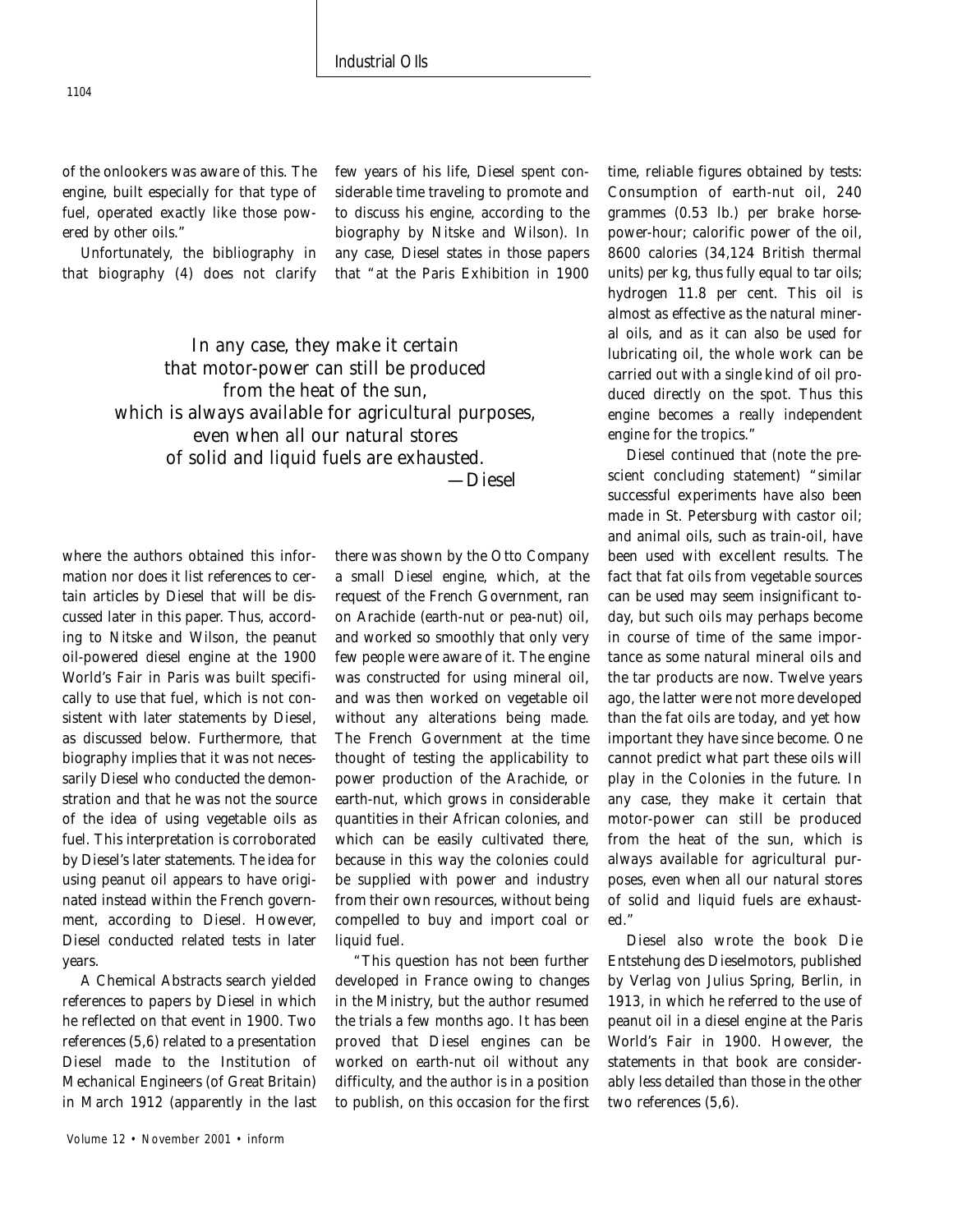1105

**B A CKGROUND AND SOURCES** The aforementioned background on using vegetable oils to provide European tropical colonies, especially those in Africa, with a certain degree of energy self-sufficiency can be found in the related literature throughout the 1940s. Palm oil was often considered as a source of diesel fuel in the "historic" studies, although the diversity of oils and fats as sources of diesel fuel, an important aspect again today, and striving for energy independence were reflected in other "historic" investigations. Belgium, France, and Italy particularly appear to have been interested in vegetable oil fuels at the time, although several British and German papers were published. Reports from other countries also reflect a theme of energy independence.

Vegetable oils also were used as emergency fuels and for other purposes during World War II. For example, Brazil prohibited the export of cottonseed oil in order to substitute it for imported diesel fuel (7). Reduced imports of liquid fuel were also reported in Argentina, necessitating the commercial exploitation of vegetable oils (8). China produced diesel fuel, lubricating oils, "gasoline," and "kerosene," the latter two by a cracking process, from tung and other vegetable oils (9,10). However, the exigencies of the war caused hasty installation of cracking plants based on fragmentary data (9). Researchers in India, prompted by the events of World War II, extended their investigations on ten vegetable oils for development as a domestic fuel (11). Work on vegetable oils as diesel fuel ceased in India when petroleum-based diesel fuel again became available plentifully at low cost (12). The Japanese battleship *Yamato* reportedly used edible refined soybean oil as bunker fuel (13).

Concerns about the rising use of petroleum fuels and the possibility of resultant fuel shortages in the United States in the years after World War II played a role in inspiring a "dual fuel" project at The Ohio State University (Columbus, Ohio), during which cottonseed oil (14) and corn oil (15), and blends thereof with conventional diesel fuel, were investigated.

Once again, energy security perspectives have become a significant driving force for the use of vegetable oilbased diesel fuels, although environmental aspects (mainly reduction of exhaust emissions) play a role at least as important as energy security. For example, in the United States, the Clean Air Act Amendments of 1990 and the Energy Policy Act of 1992 mandate the use of alternative, or "clean," fuels in regulated truck and bus fleets. Amendments to the Energy Policy Act enacted into law in 1998, which provide credits for biodiesel use (also in blends with conventional diesel fuel), are a major reason the use of biodiesel in the United States is increasing significantly.

In modern times, biodiesel is derived, or has been reported to be producible from, many different sources, including vegetable oils, animal fats, used frying oils, and even soapstock.

Generally, factors such as geography, climate, and economics determine which vegetable oil is of most interest for potential use in biodiesel fuels. Thus, in the United States, soybean oil is considered as a prime feedstock; in Europe, it is rapeseed (canola) oil; and in tropical countries, it is palm oil. As noted above, different feedstocks were investigated in the "historic" times. These included palm oil, soybean oil, cottonseed oil, castor oil, and somewhat less common oils, such as babassu (16),

as well as nonvegetable sources such as industrial tallow (17) and even fish oils (18–21). Walton (22) summarized results on 20 vegetable oils (castor, grapeseed, maize, camelina, pumpkin seed, beechnut, rapeseed, lupin, pea, poppyseed, groundnut, hemp, linseed, chestnut, sunflower seed, palm, olive, soybean, cottonseed, and shea butter). He also pointed out (22) that "at the moment the source of supply of fuels is in a few hands, the operator has little or no control over prices or qualities, and it seems unfortunate that at this date, as with the petrol engine, the engine has to be designed to suit the fuel whereas, strictly speaking, the reverse should obtain—the fuel should be refined to meet the design of an ideal engine." More insights can be gained by consulting the references listed in this article.

Although environmental aspects played virtually no role in promoting the use of vegetable oils as fuel in "historic" times and no emissions studies were conducted, it is still worthwhile to note some allusions to this subject from that time.

• "In case further development of vegetable oils as fuel proves practicable, it will simplify the fuel problems of many tropical localities remote from mineral fuel, and where the use of wood entails much extra labor and other difficulties connected with the various heating capacities of the wood's use, to say nothing of the risk of indiscriminate deforestation" (23).

• "It might be advisable to mention, at this juncture, that, owing to the altered combustion characteristics, the exhaust with all these oils is invariably quite clean and the characteristic diesel knock is virtually eliminated" (22).

• Observations by other authors included: "invisible" or "slightly smoky" exhausts when running an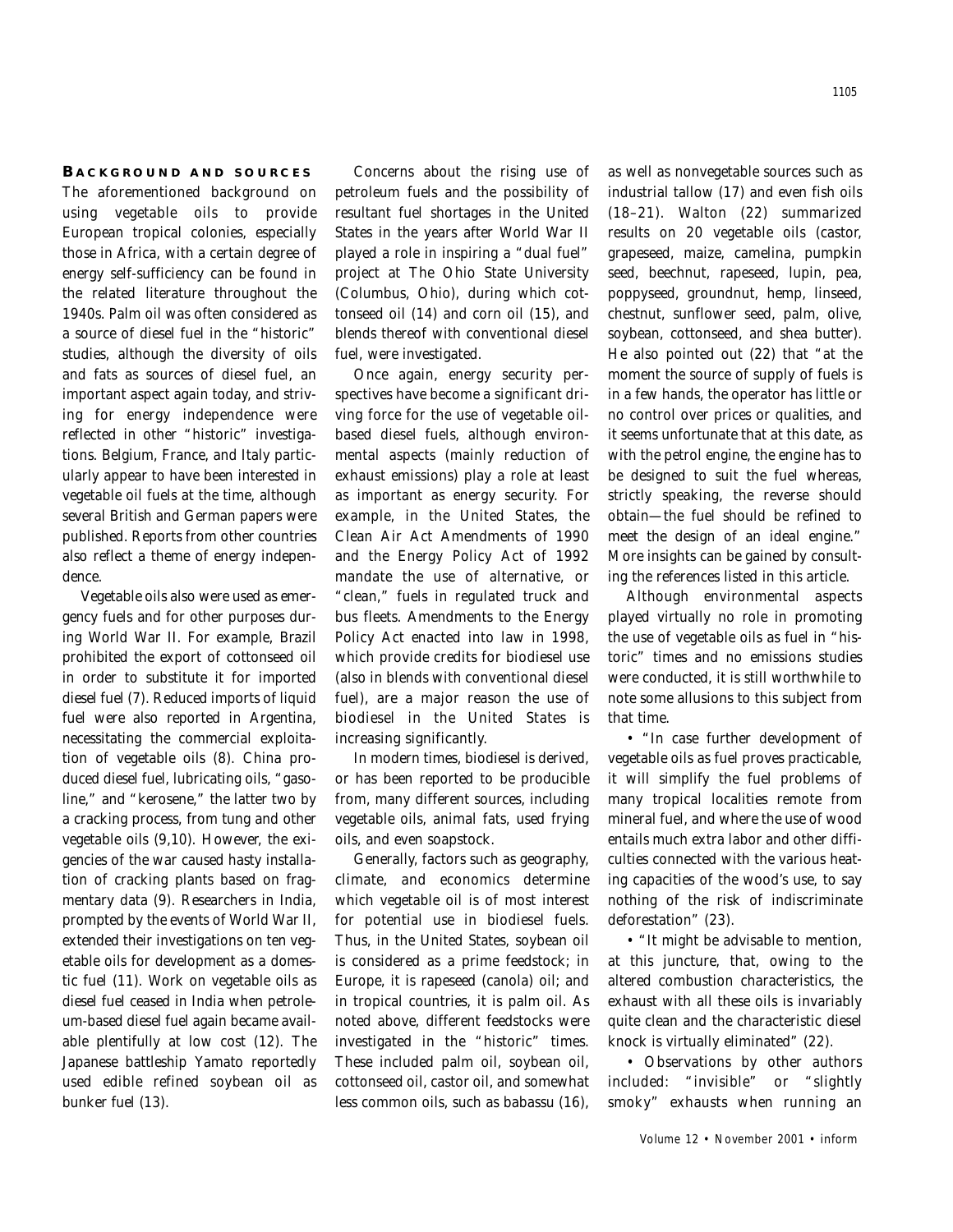engine on palm oil (24); clearer exhaust gases (25); in the case of use of fish oils as diesel fuels, the exhaust was described as colorless and practically odorless (21).

responding vegetable oil (usually methyl) esters. Methyl esters are the most common form of biodiesel, largely due to methanol being the least expensive alcohol.

*Artificial "gasoline," "kerosene," and "diesel" were obtained in China from tung oil and other oils. Other oils that were used in such an approach included fish oils, linseed oil, castor oil, palm oil, and cottonseed oil.*

The visual observations of yesterday have been confirmed in "modern" times for biodiesel fuel. Numerous recent studies have shown that most exhaust emissions are reduced when using biodiesel fuel.

#### **T ECHNICAL ASPECTS**

The kinematic viscosity of vegetable oils is about an order of magnitude greater than that of conventional, petroleum-derived diesel fuel. High viscosity causes poor atomization of the fuel in the engine's combustion chambers and ultimately results in operational problems, such as engine deposits. Since the renewal of interest during the late 1970s in vegetable oilderived fuels, four possible solutions to the problem of high viscosity have been investigated: transesterification, pyrolysis, dilution with conventional petroleum-derived diesel fuel, and microemulsification (26).

Transesterification is the most common method and leads to monoalkyl esters of vegetable oils and fats, now called biodiesel when used for fuel purposes. Briefly, it consists of reacting the vegetable oil feedstock with an alcohol, usually methanol, in the presence of a catalyst, usually a base such as sodium or potassium hydroxide, to give the cor-

The high viscosity of vegetable oils as a major cause of poor fuel atomization resulting in operational problems such as engine deposits was recognized early (24,26–28). Although engine modifications such as higher injection pressure were considered (27,29), reduction of the high viscosity of vegetable oils usually was achieved by heating the vegetable oil fuel (24,27). Often the engine was started on petrodiesel and, after a few minutes of operation, was then switched to the vegetable oil fuel, although a successful cold-start on high-acidity peanut oil was reported (30). Advanced injection timing was a technique also employed (31). Seddon (32) gives an interesting practical account about a truck that operated successfully on different vegetable oils using preheated fuel.

Pyrolysis, cracking, or other methods of decomposition of vegetable oils to yield fuels of varying nature is an approach that accounts for a significant amount of the literature in "historic" times. Artificial "gasoline," "kerosene," and "diesel" were obtained in China from tung oil (9) and other oils (10). Other oils that were used in such an approach included fish oils (16–18), linseed oil (33), castor oil (34), palm oil (35), and cottonseed oil (36).

The other approaches—microemulsification and dilution with petrodiesel appear to have received little or no attention during the "historic" times of studies on vegetable oils as diesel fuel. However, the use of blends of conventional diesel fuel with cottonseed oil (14), corn oil (15), and linseed oil (18) has been described. Ilieff (37) used alcohol (ethanol) for improving the atomization and combustion of highly viscous castor oil.

Various other technical aspects, the effect of different kinds of vegetable oils relative to corrosion and lube oil dilution and contamination, etc. have been studied (38).

#### **T HE FIRST ' BIODIESEL '**

Walton (22) recommended that "to get the utmost value from vegetable oils as fuel it is academically necessary to split off the triglycerides and to run on the residual fatty acid. Practical experiments have not yet been carried out with this; the problems are likely to be much more difficult when using free fatty acids than when using the oils straight from the crushing mill. It is obvious that the glycerides have no fuel value and in addition are likely, if anything, to cause an excess of carbon in comparison with gas oil."

Although Walton's statement points in the direction of what is now termed biodiesel by recommending the elimination of glycerol from the fuel, some remarkable work performed in Belgium and its former colony the Belgian Congo (known after its independence for a long time as Zaire) deserves more recognition than it has received. Indeed, it appears that Belgian patent 422,87, granted on Aug. 31, 1937, to G. Chavanne (of the University of Brussels), constitutes the first report on what is today known as biodiesel. It describes the use of ethyl